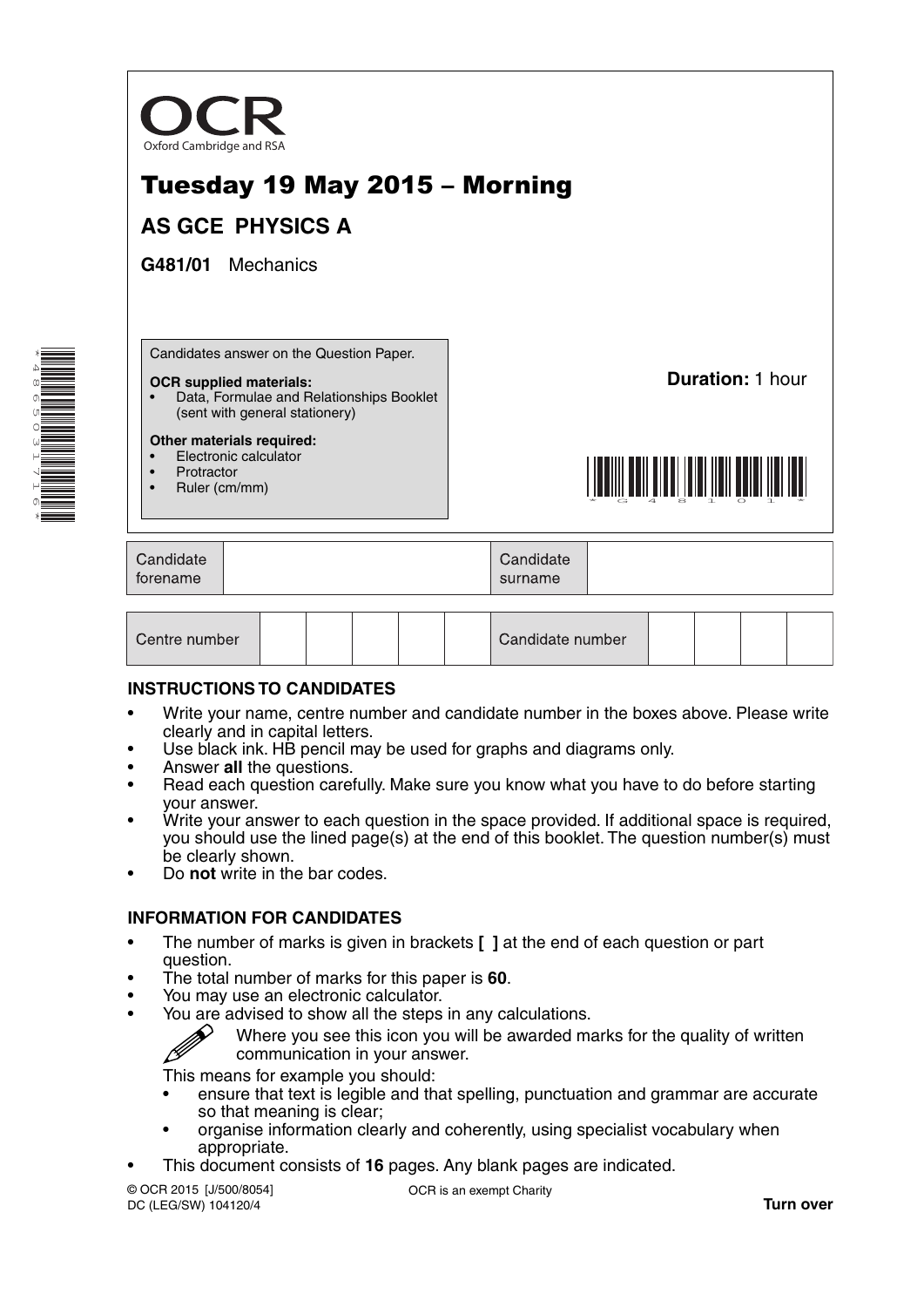#### Answer **all** the questions.

**1** In each of the following questions a description of a graph is given.

Insert the correct labels for the axes on the dotted lines in Fig. 1.1 to Fig. 1.4.

The first one has been completed for you.

The area under the graph shown in Fig. 1.1 is equal to the elastic potential energy of a spring.





 **(a)** The area under the graph shown in Fig. 1.2 is equal to the displacement of a ball.





 **(b)** The gradient of the graph shown in Fig. 1.3 is the Young modulus of a material.



**Fig. 1.3**

**[1]**

**[1]**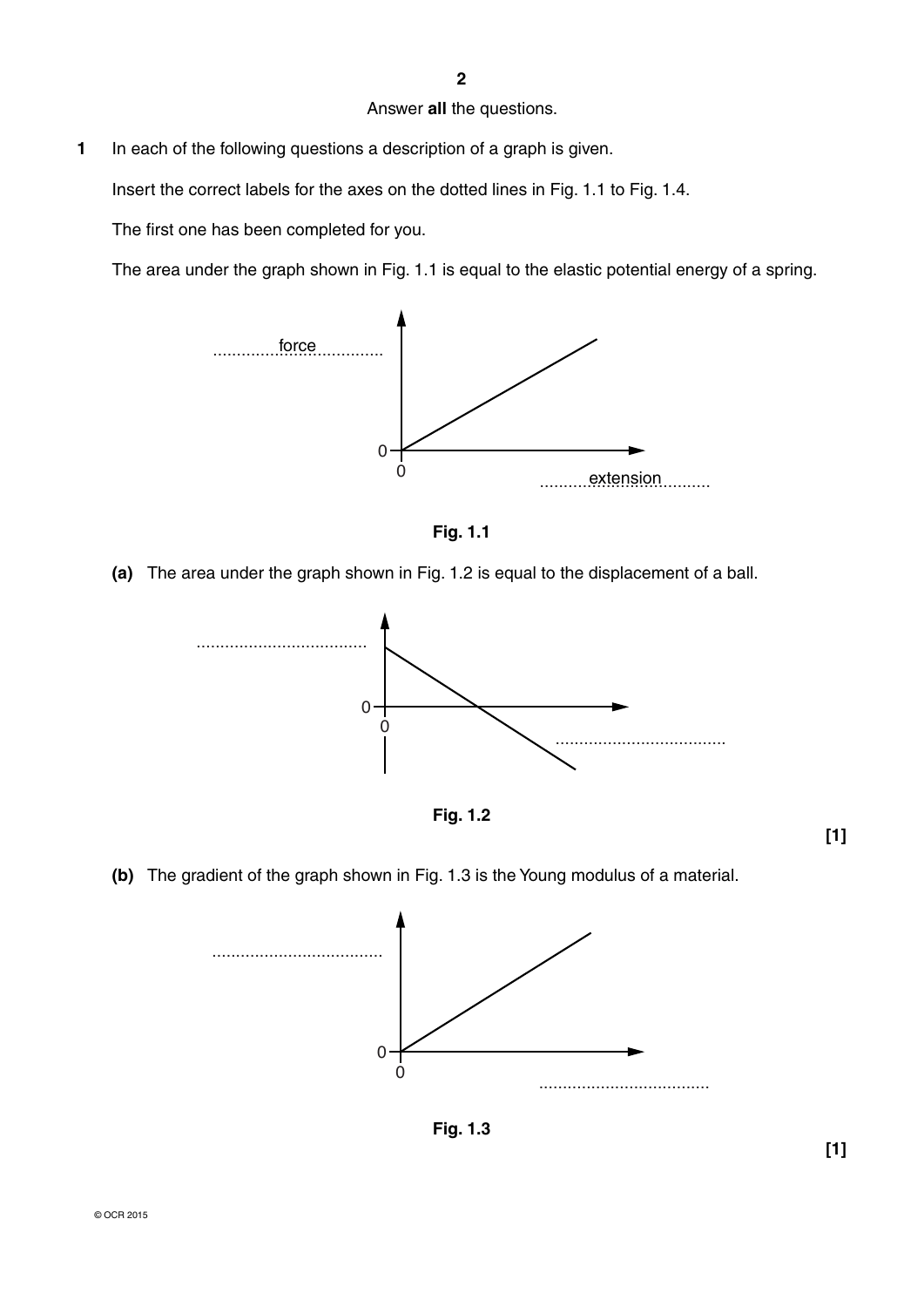**(c)** The gradient of the graph shown in Fig. 1.4 is the force constant of a wire.



**Fig. 1.4**

**[1]**

# **Turn over for next question**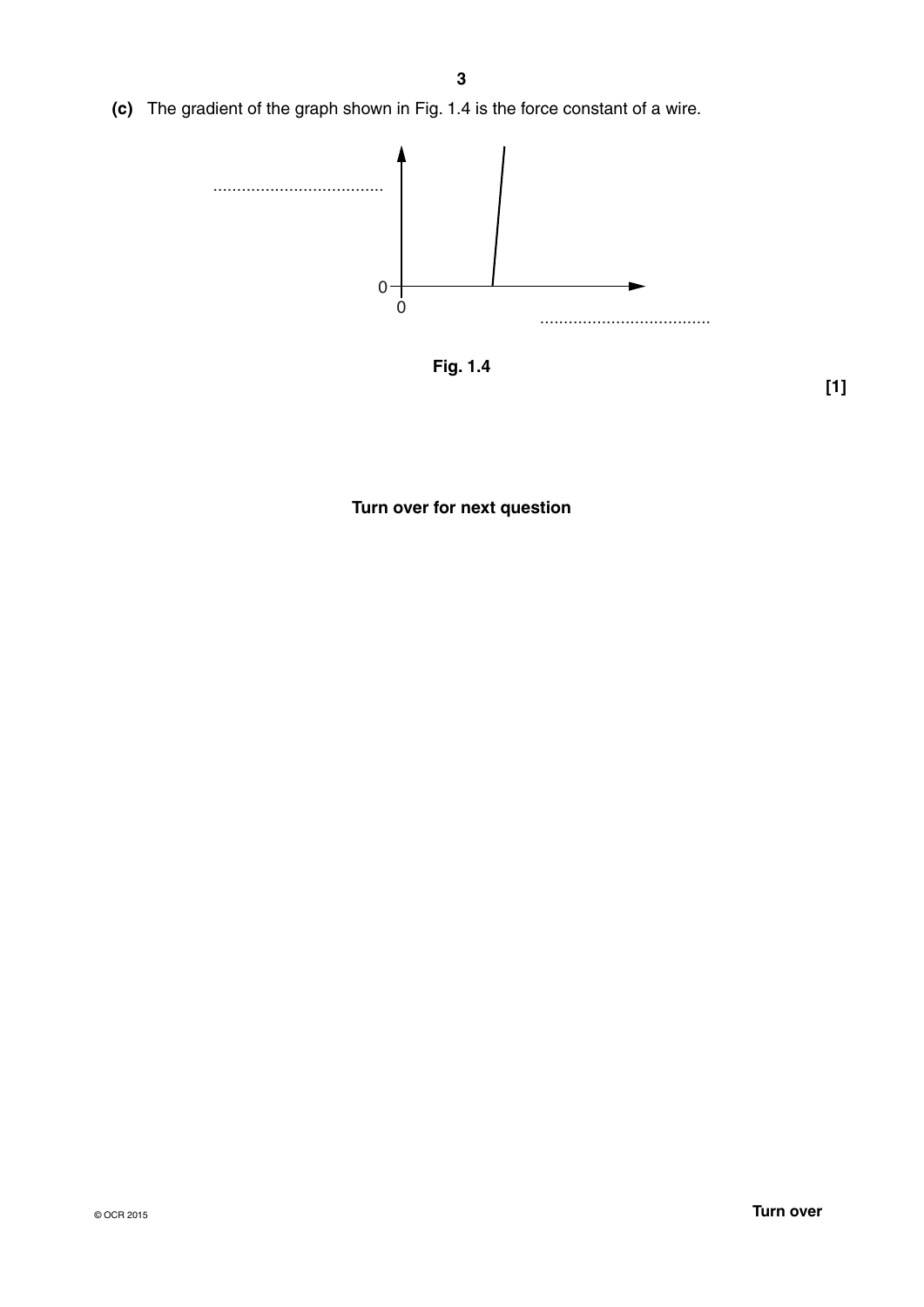**2 (a)** *Energy* and *work done* are scalar quantities and have the same unit as each other.

State **two** other scalar quantities in physics that have the same unit as each other.

 ................................................................................................................................................... .............................................................................................................................................. **[1]**

 **(b)** Two forces **A** and **B** act through the same point in an object. These two forces are shown in Fig. 2.1. No other forces act on the object.





 **(i)** Use Fig. 2.1 to determine the *x*- and *y*- components of the force **B**.

 **(ii)** Use Fig. 2.1 to determine the magnitude of the resultant of the two forces **A** and **B**.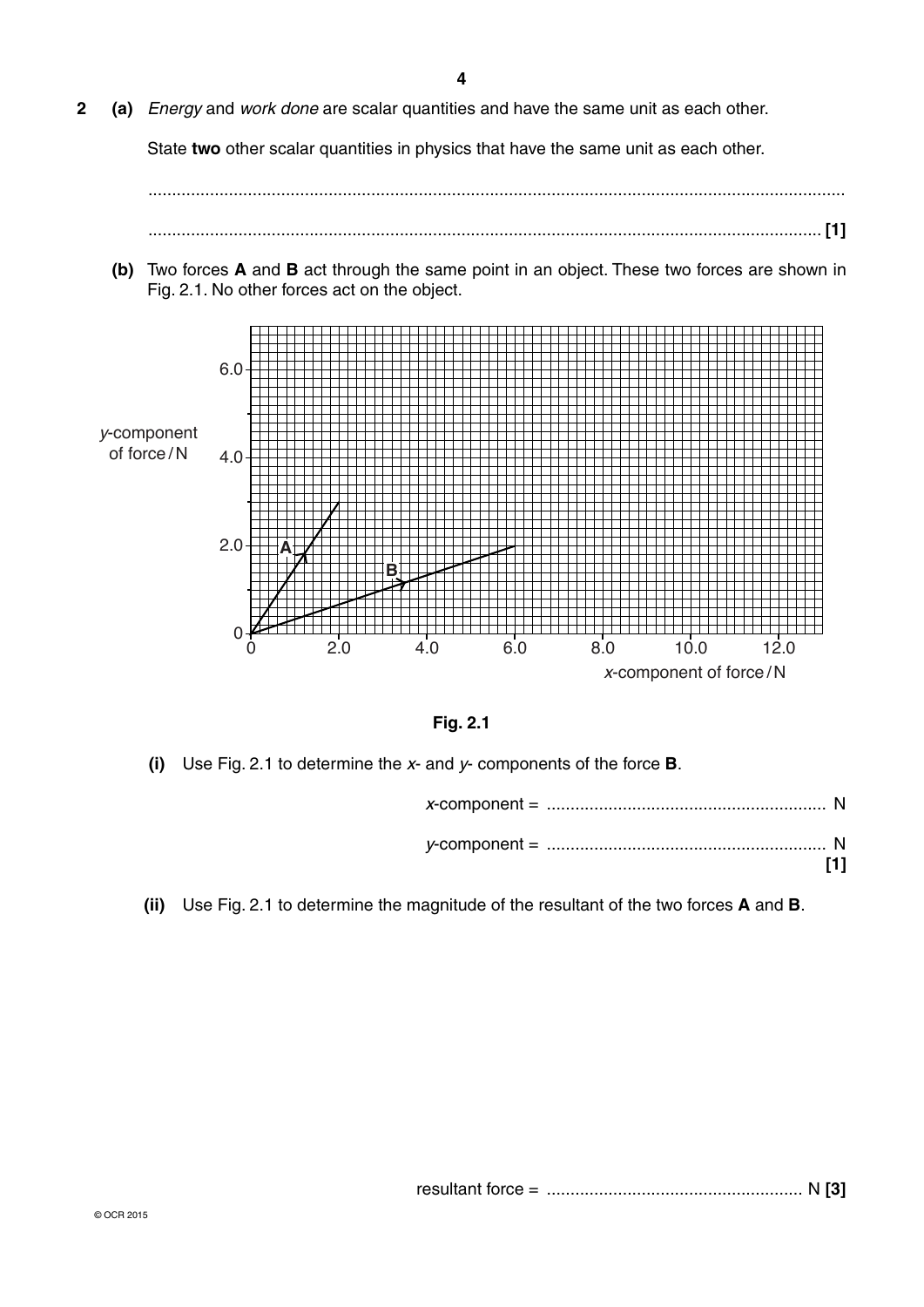(c) Fig. 2.2 shows a jet of water from the end of a hosepipe.



Fig. 2.2

Air resistance has negligible effect on the motion of the water jet. The water jet reaches maximum height at point Y.

State the direction of the force acting on the water at Y.  $(i)$  $(ii)$ Describe and explain how the horizontal component of the velocity of the water varies from point X to point Y. Describe how the vertical component of the velocity of the water varies from point X to (iii) point Z.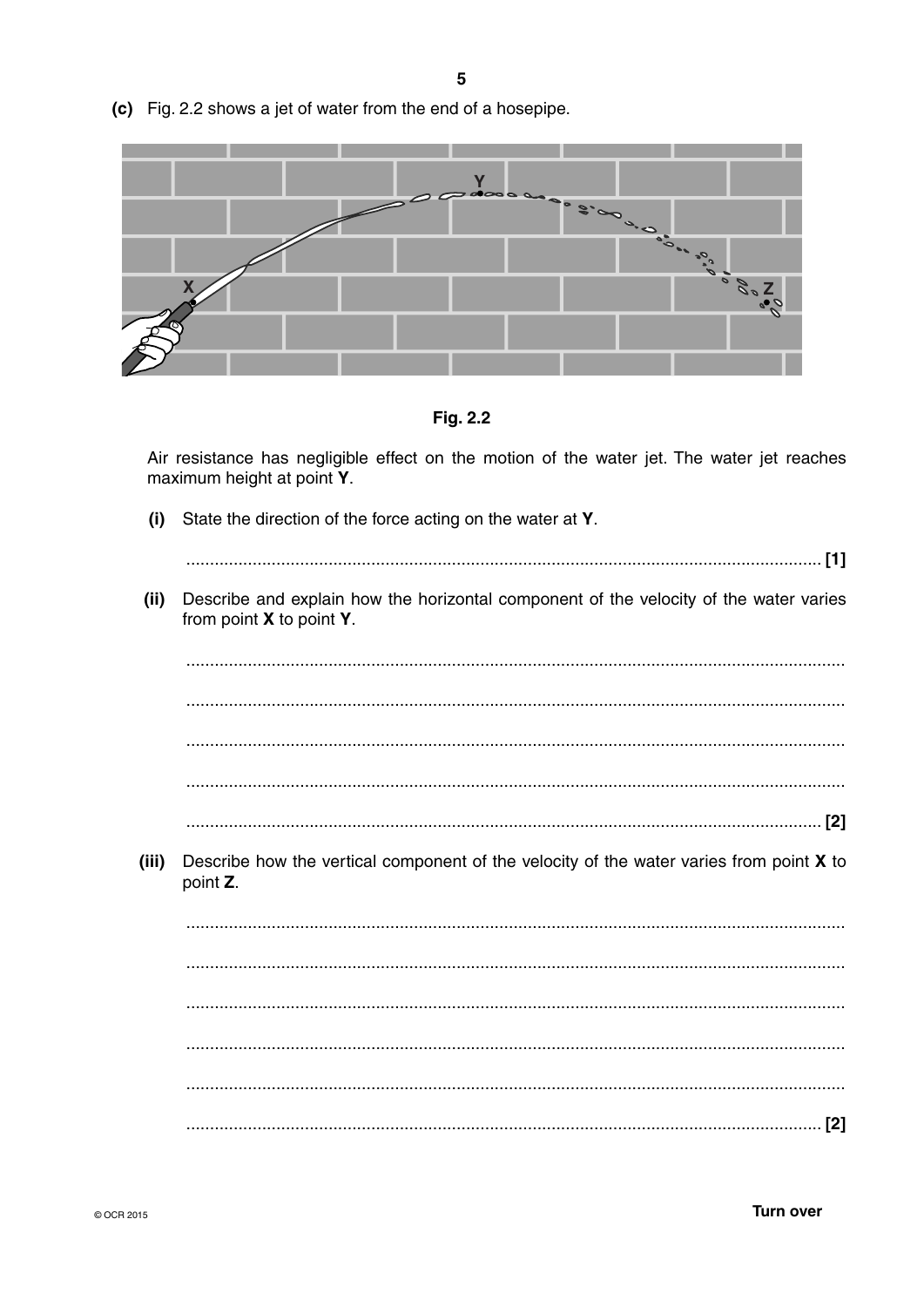**3 (a)** Fig. 3.1 shows the path taken by an aircraft as it flies from **A** to **B**.



**Fig. 3.1**

On Fig. 3.1, a distance of 1.0 cm represents a distance of 50 km travelled by the aircraft. The aircraft takes 25 minutes to travel from **A** to **B**.

 **(i)** Use Fig. 3.1 to determine the magnitude of the average velocity of the aircraft as it travels from **A** to **B**.

average velocity = ................................................ m s–1 **[3]**

 **(ii)** Without doing any calculations, explain why the average speed of the aircraft is not the same as the magnitude of its average velocity.

 ........................................................................................................................................... ........................................................................................................................................... ...................................................................................................................................... **[1]**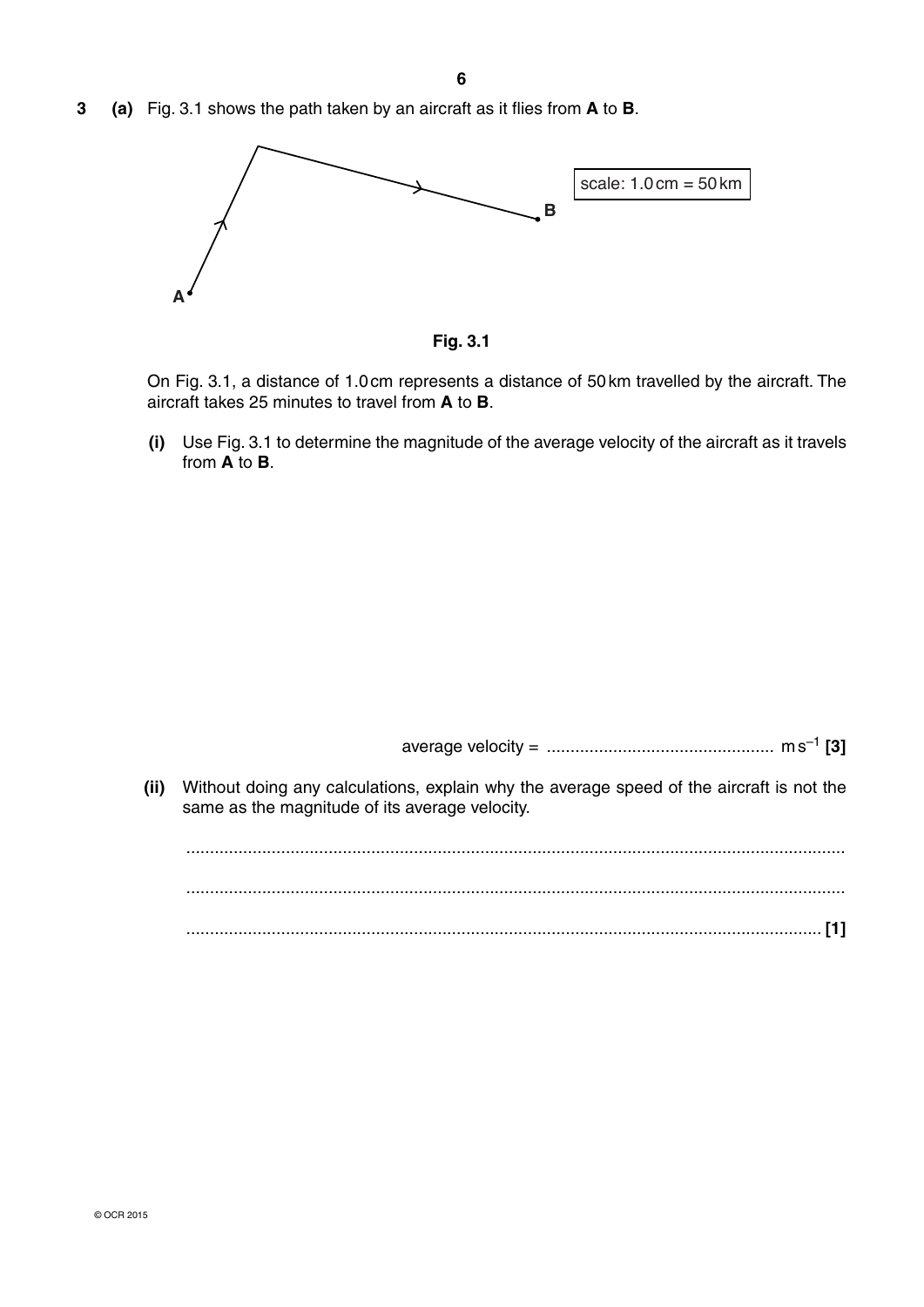- **(b)** Io is one of the many moons of Jupiter. It travels at constant speed around Jupiter in a circular orbit of radius 4.2  $\times$  10<sup>8</sup> m. Io takes 1.5  $\times$  10<sup>5</sup> s to orbit once around Jupiter.
	- **(i)** Calculate the speed of Io in its orbit.

speed = ................................................ m s–1 **[2]**

 **(ii)** Io has several active volcanoes on its surface. One of these volcanoes produces jets of sulphur with a velocity of 1.3 km s<sup>-1</sup> that rise to 470 km above the volcano.

Calculate the constant acceleration of free fall on the surface of Io.

acceleration = ................................................ m s–2 **[3]**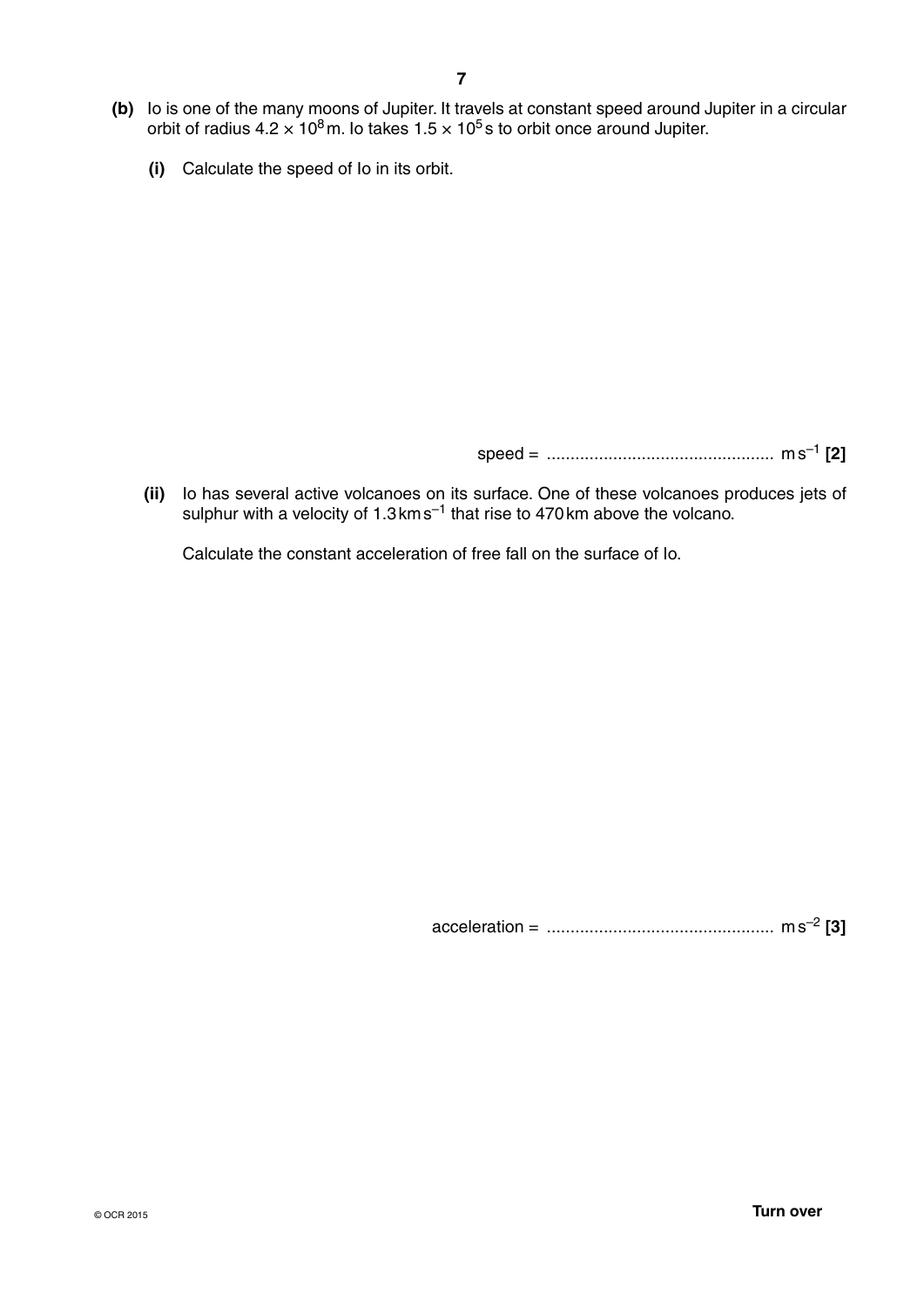**4 (a)** An object falling towards the ground has both kinetic energy and gravitational potential energy.

Explain what is meant by *gravitational potential energy* without using an equation.

 ................................................................................................................................................... .............................................................................................................................................. **[1]**

**(b)** A ball of mass 0.20 kg is thrown vertically downwards at a speed of 15 m s<sup>-1</sup> towards the ground from a height of 2.8 m. The ball hits the ground and rebounds at a speed of  $12 \text{ m s}^{-1}$ , as shown in Fig. 4.1. Assume air resistance has negligible effect on the motion of the ball.





 **(i)** Calculate the speed of the ball just before it hits the ground.

speed = ................................................ m s–1 **[2]**

 **(ii)** Calculate the energy transferred to the ground during the impact.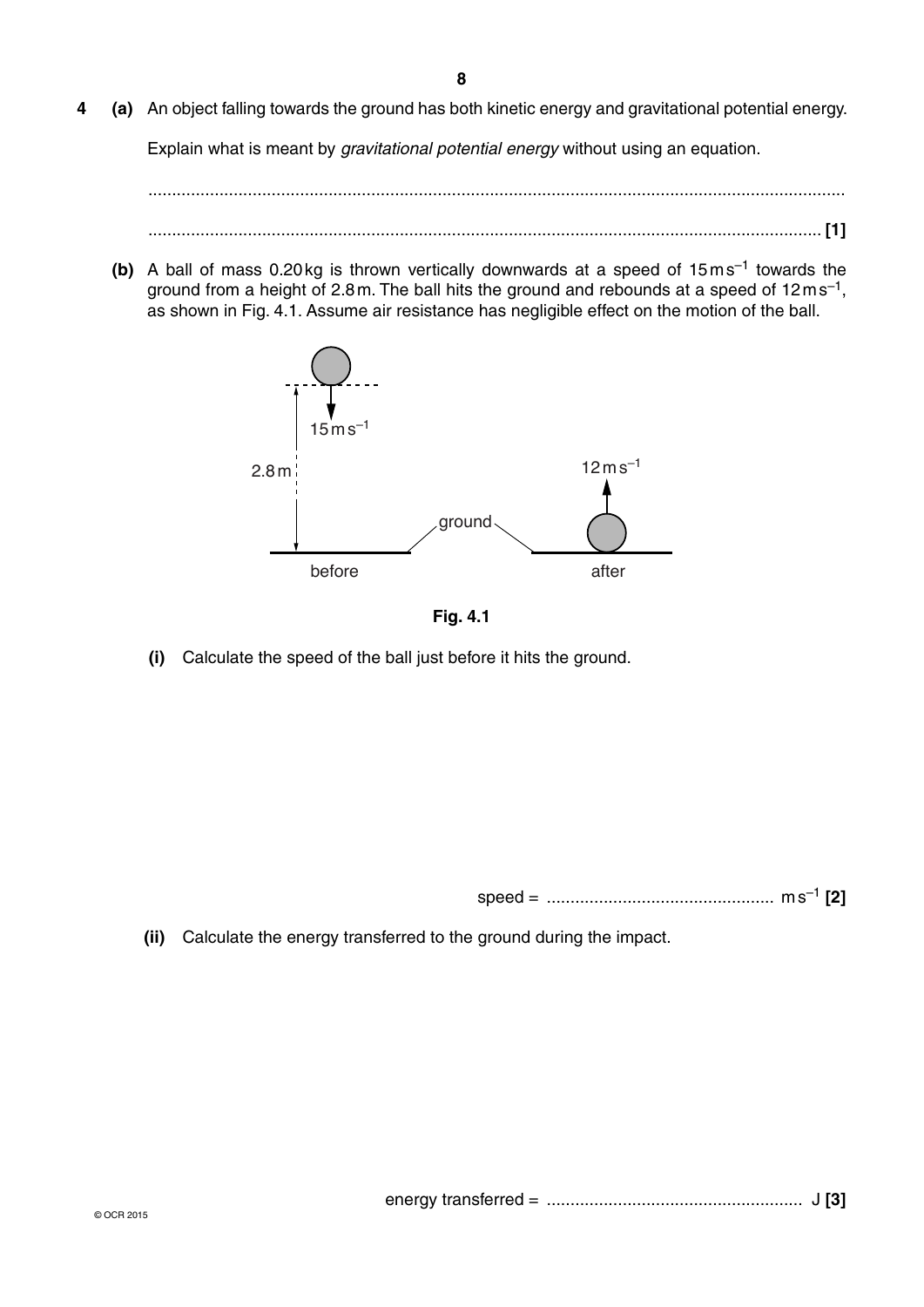(iii) The time of impact of the ball with the ground is 0.065s.

Calculate the magnitude of the average force exerted by the ground on the ball during the impact.

- 5 A student wants to carry out an experiment to determine the input power to a small electric motor without using electrical meters. The motor is used to lift light loads. The efficiency of the motor is 15%. Describe how this student can determine the input power to the motor. Your description should include:
	- the measurements taken  $\bullet$
	- the instruments used to take the measurements  $\bullet$
	- how the measurements are used to determine the input power to the motor.  $\bullet$

P In your answer, you should use appropriate technical terms, spelled correctly.

| [4] |
|-----|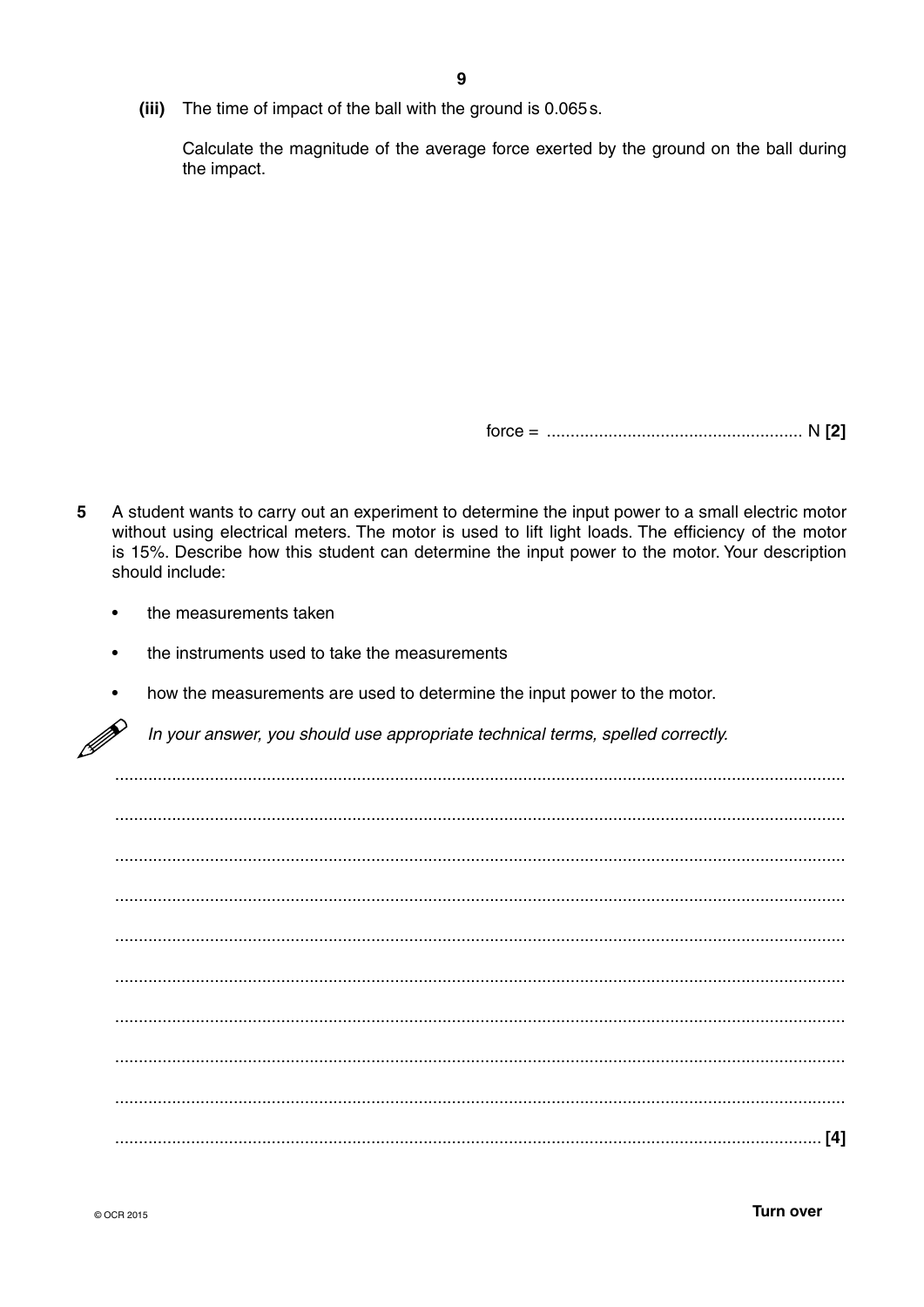**6 (a)** The drag force *F* acting on a car travelling at a speed *v* is given by the equation

 $F = kAv^2$ 

where *A* is the area of the front of the car.

Show that a suitable unit for the quantity  $k$  is kg m<sup>-3</sup>.

- **[2]**
- **(b)** A table tennis ball experiences drag as it travels through the air. Fig. 6.1 shows the ball in three different situations, **A**, **B** and **C**.





The ball has weight *W* and the drag force is *D.*

- **(i)** On Fig. 6.1 draw an arrow to show the **direction** of travel of the ball in situation **A**. **[1]**
- **(ii)** In situation **B** the magnitude of the weight and the drag are the same.

Explain whether or not the ball is travelling at its terminal velocity.

 ........................................................................................................................................... ........................................................................................................................................... ...................................................................................................................................... **[1]**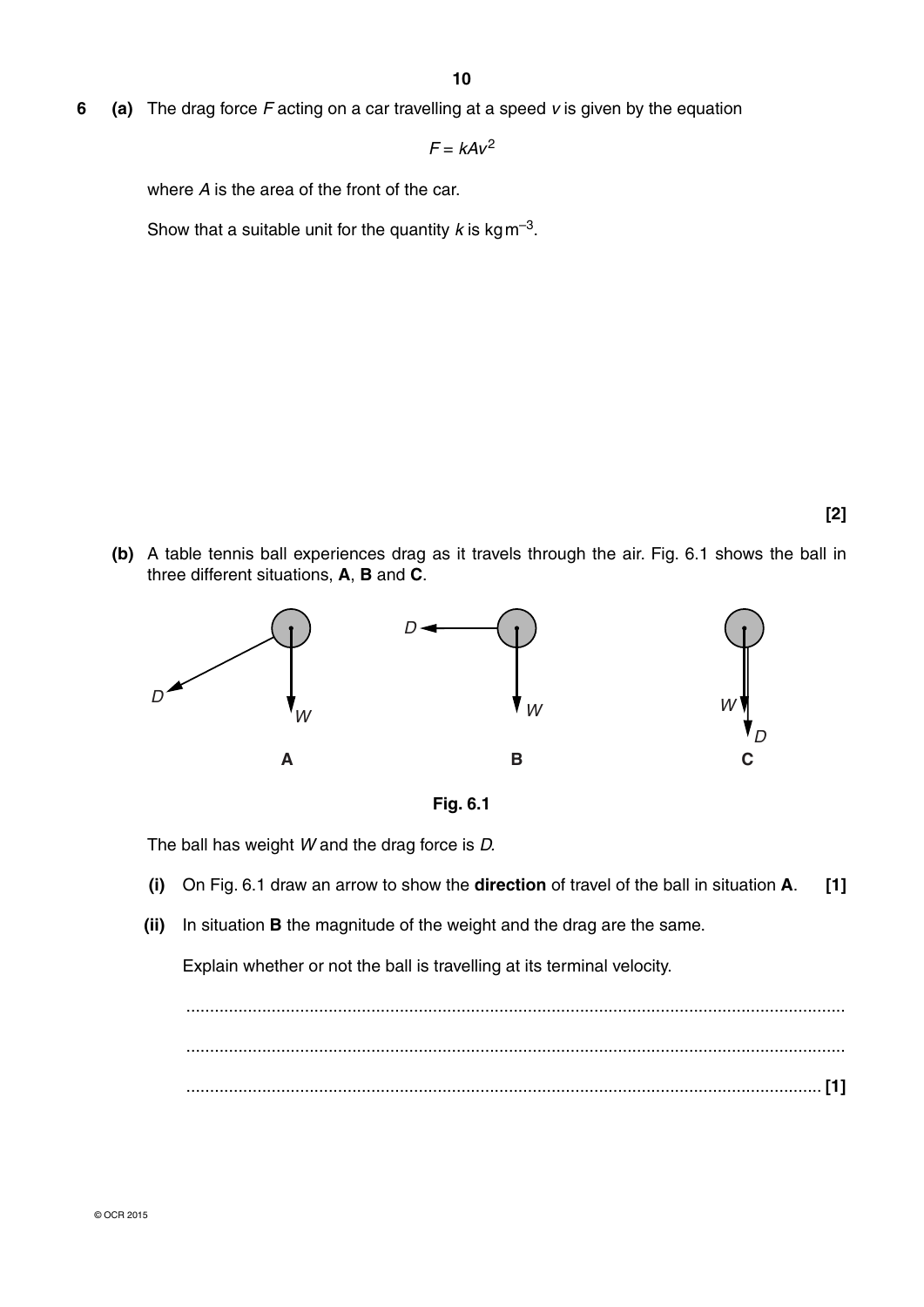$(iii)$ Describe and explain the motion of the ball in situation C.

(c) Fig. 6.2 shows a DVD held above the ground.





The DVD is dropped from rest. The circular face remains horizontal as it falls. The DVD does not reach terminal velocity before it hits the ground.

Describe and explain how the acceleration of the DVD varies from the instant it is dropped until just before it hits the ground.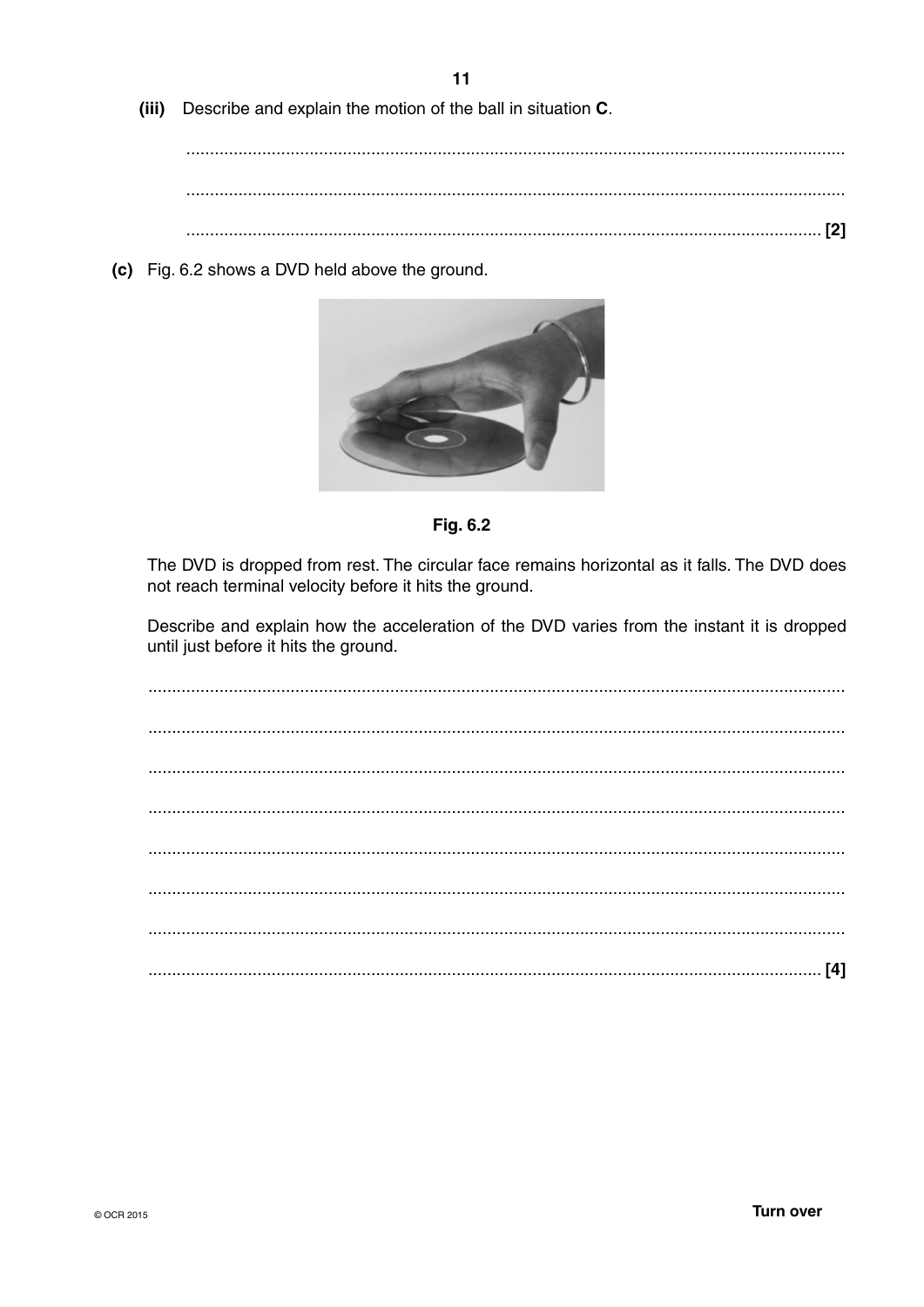**7 (a)** A block of concrete rests on the ground, as shown in Fig. 7.1.



**Fig. 7.1**

The concrete block is 15m long, 0.80m wide and 1.2m high. The density of concrete is  $2.4 \times 10^3$  kg m<sup>-3</sup>. Calculate

 **(i)** the weight of the concrete

weight = ...................................................... N **[2]**

 **(ii)** the pressure exerted on the ground by the block of concrete.

pressure = .................................................... Pa **[2]**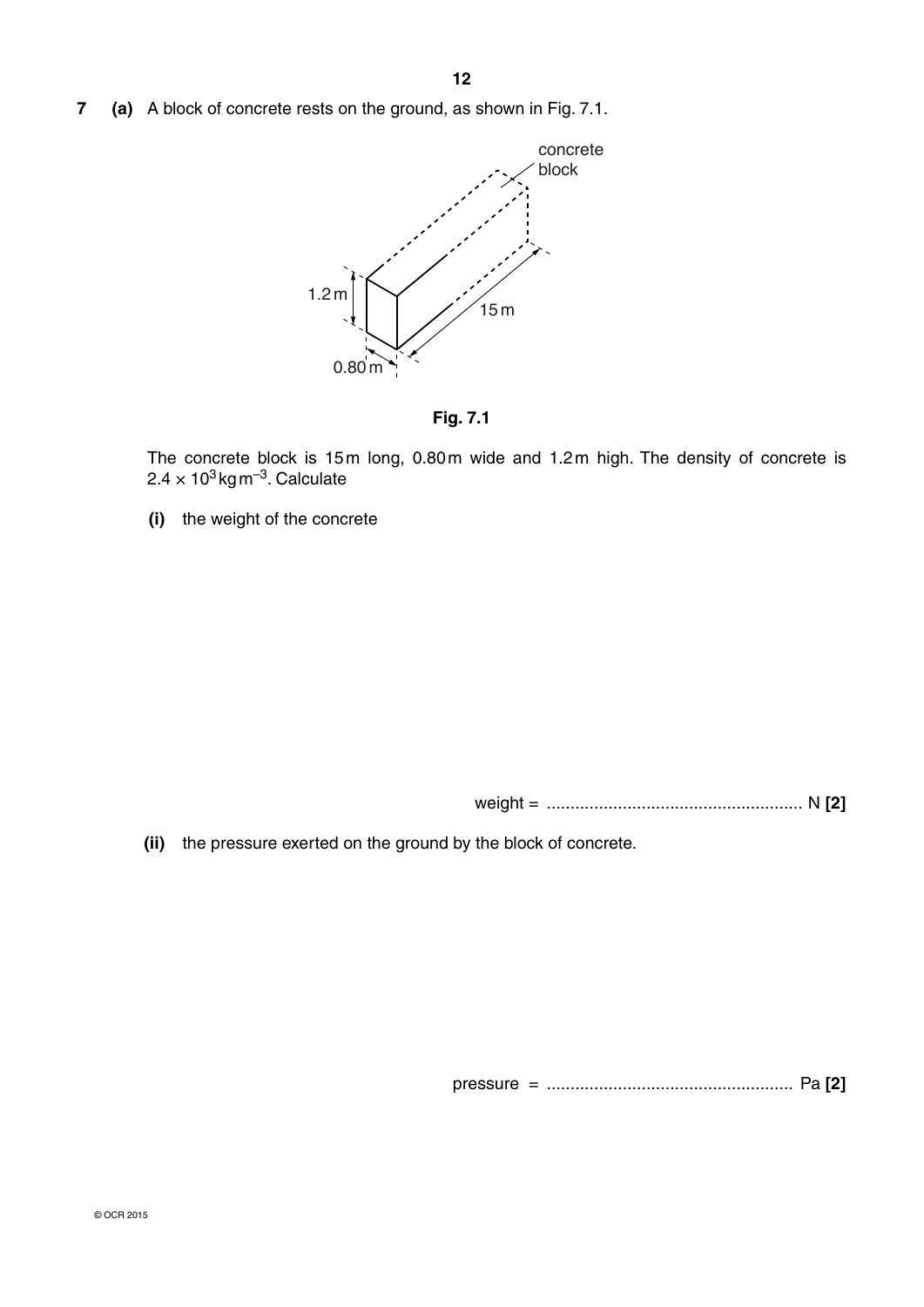**(b)** Fig. 7.2 shows two vertical walls supporting a uniform horizontal platform in equilibrium.



**Fig. 7.2**

 **(i)** The net force acting on the platform is zero. State another condition that applies to this platform.

 ........................................................................................................................................... ...................................................................................................................................... **[1]**

 **(ii)** The walls exert upward forces on the platform. An engineer suggests that the wall **X** should be moved a little further away from the centre of gravity of the platform and the opposite wall left where it is.

State and explain the effect this change would have on the force exerted by wall **X** on the platform.

 ........................................................................................................................................... ........................................................................................................................................... ........................................................................................................................................... ........................................................................................................................................... ...................................................................................................................................... **[2]**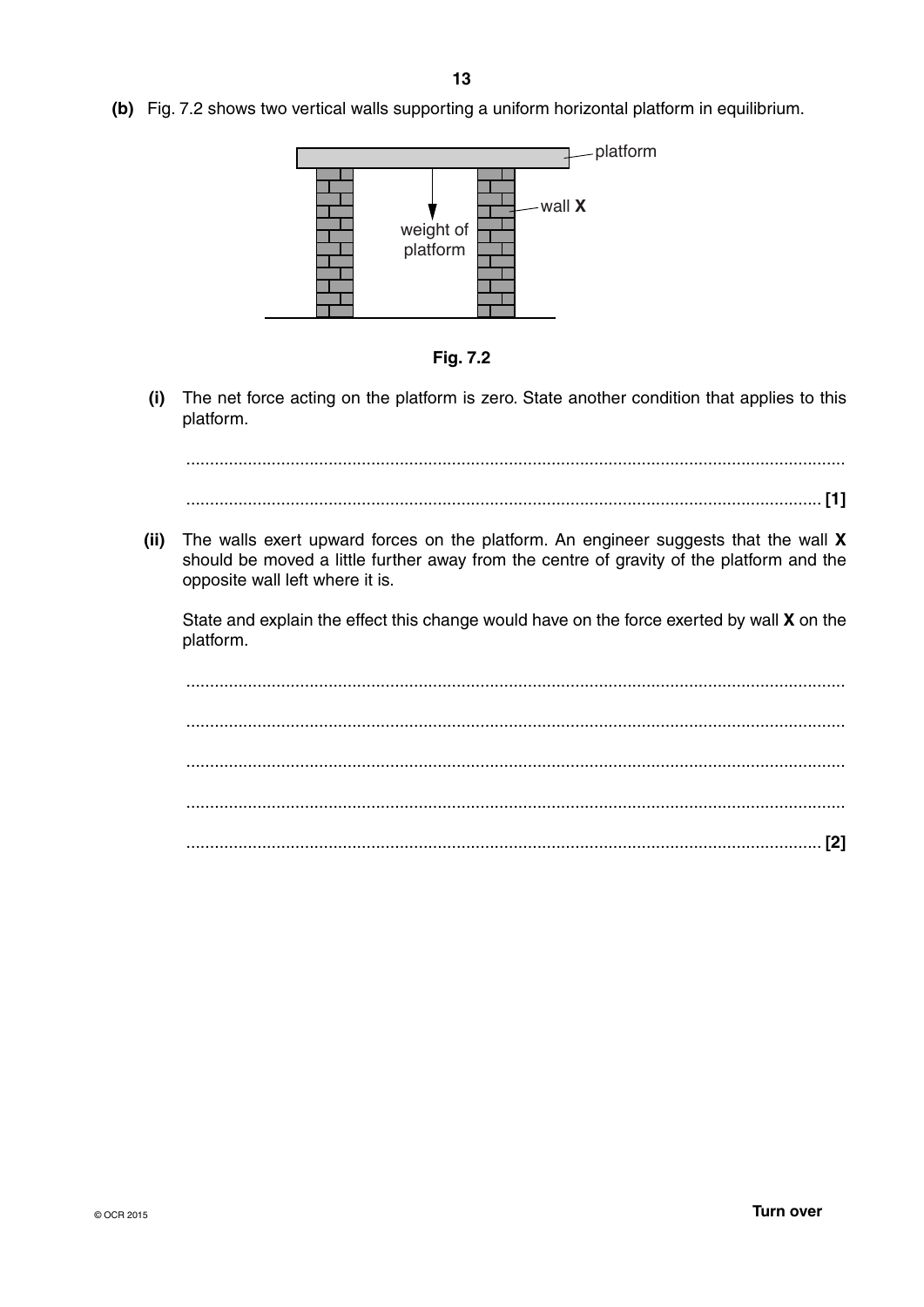(a) Fig. 8.1 shows a graph of stress against strain for rubber. 8





Use Fig. 8.1 to describe the main physical properties of this material.

In your answer, you should use appropriate technical terms, spelled correctly.



(b) Fig. 8.2 shows a metal strip pulled from its ends until it breaks.



Fig. 8.2

The strip is 15cm long, 1.2cm wide and 0.018mm thick. The breaking force for this strip is 16 N. The Young modulus of the metal is  $7.1 \times 10^{10}$  Pa.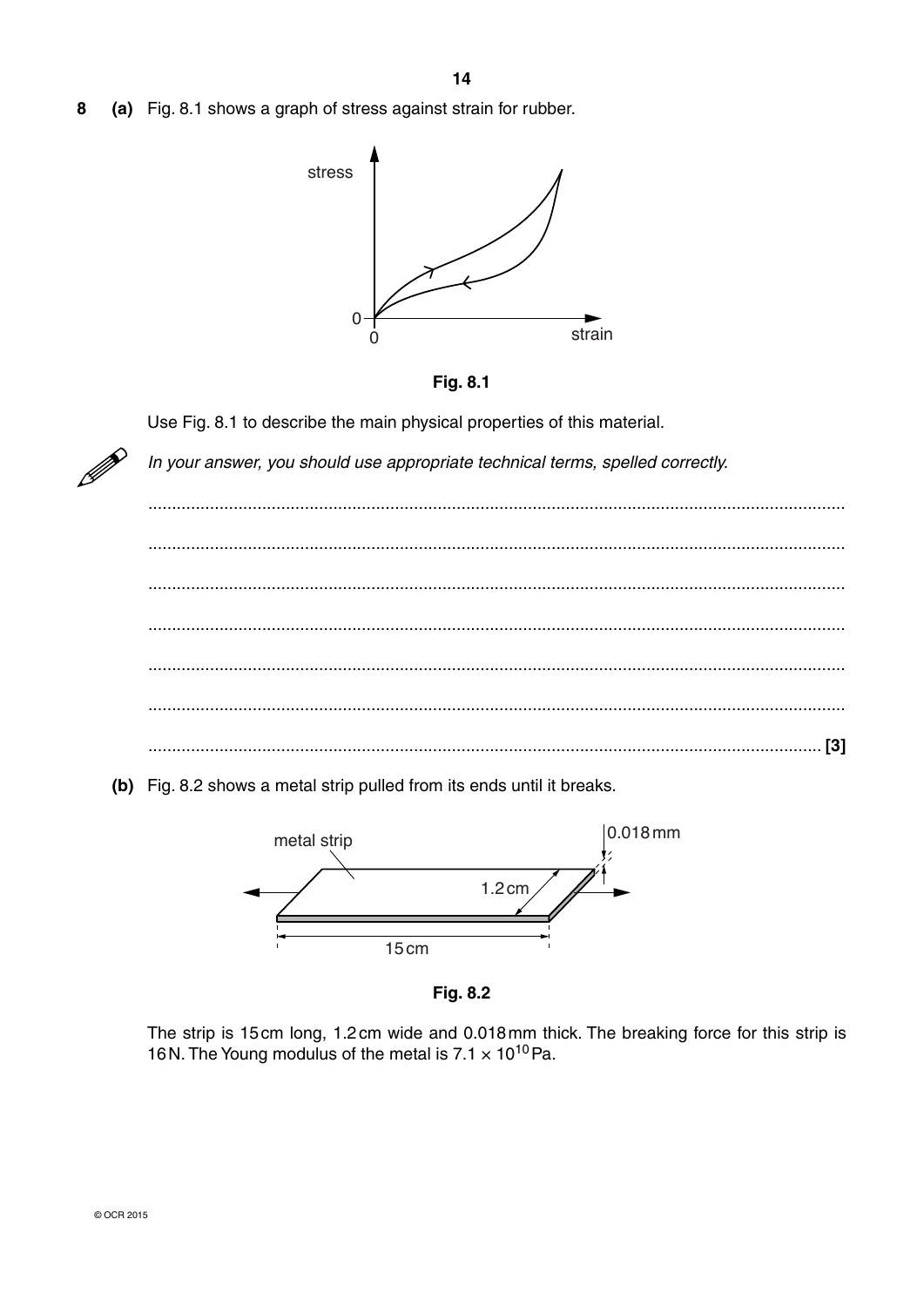**(i)** Calculate the extension of the metal strip when it breaks. State one assumption made in your calculation.

 **(ii)** Calculate the breaking force of a rod of radius 0.60 cm made from the same metal.

breaking force = ...................................................... N **[2]**

## **END OF QUESTION PAPER**